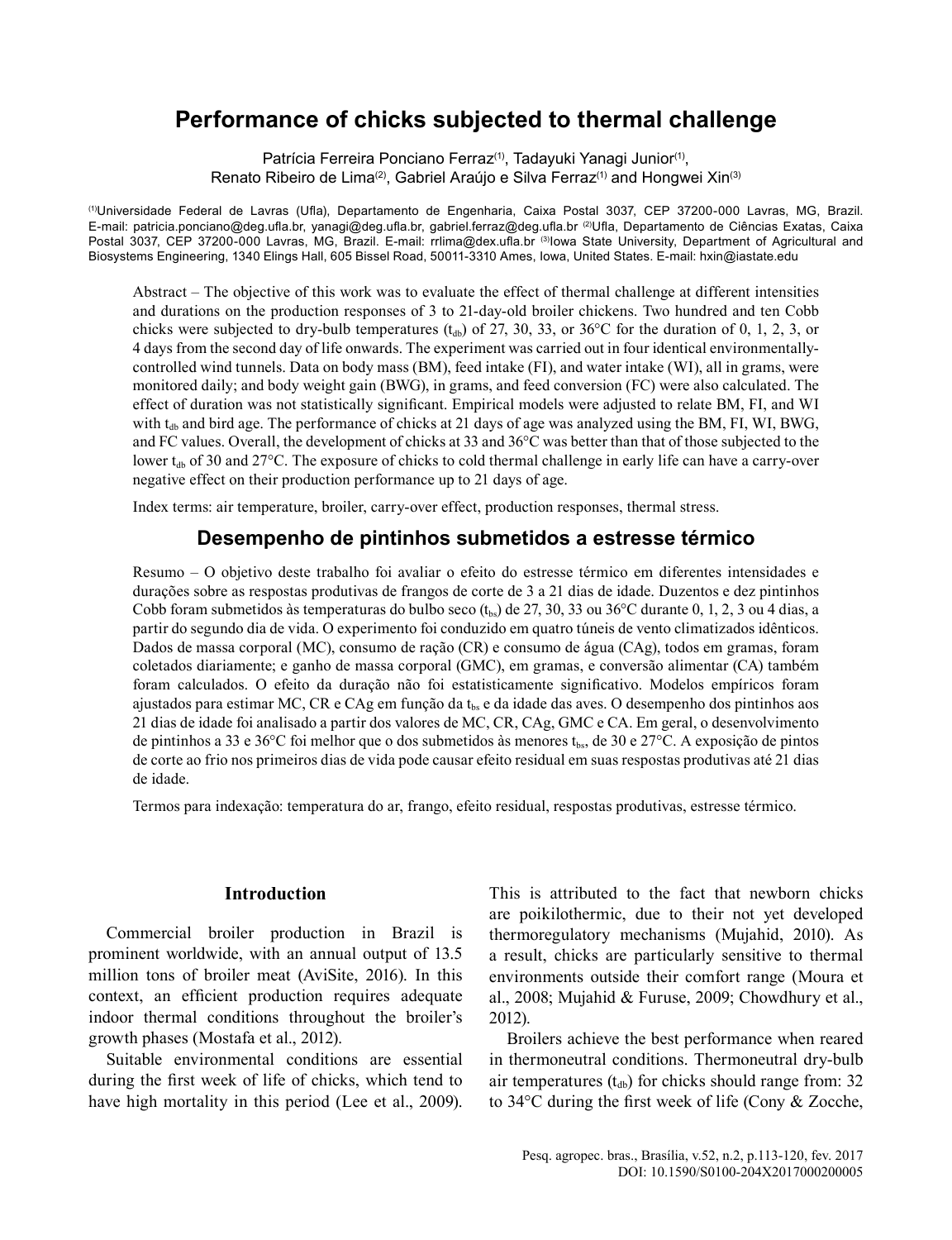2004; Oliveira et al., 2006; Pauli et al., 2008); 30 to 32°C during the second week; and 26 to 28°C during the third week (Cony & Zocche, 2004). Air velocity should be maintained less than  $0.3 \text{ m s}^{-1}$  until the birds are fully feathered, in order to avoid chilling by drafts.

When the  $t_{db}$  are below the thermoneutral zone (TNZ), part of the animal's feed energy intake that could be used for growth or production is diverted to thermoregulation to maintain homeostasis. Under severe low  $t_{db}$ , chicks can experience hypothermia, decreased alertness, and behavioral and physiological disorders (Mujahid & Furuse, 2009; Mujahid, 2010). Similarly,  $t_{db}$  above the TNZ can also have a number of adverse impacts on the animal, such as reduced energy intake and metabolic rate, altered cardiovascular system, and impaired immune function. Furthermore, high  $t_{db}$ , in most cases, are accompanied by reduced performance, such as reduced growth rate and elevated mortality (Renaudeau et al., 2012).

Therefore, it is important to quantify the production performance responses of broiler chickens to the thermal environment, in order to better understand this relationship, leading to the enhancement of both animal welfare and production efficiency.

The objective of this work was to evaluate the effect of thermal challenge at different intensities and durations on the production responses of 3 to 21-dayold broiler chickens.

### **Materials and Methods**

All procedures used in the experiment were approved by the committee on animal research and ethics of Universidade Federal de Lavras (Ufla) (protocol number 001/12).

The experiment was carried out using four identical, thermal environmentally-controlled wind tunnels located at the environmental laboratory of Ufla, in the state of Minas Gerais, Brazil. The wind tunnels were constructed with steel frames, sheets, and polyvinyl chloride (PVC) pipes. The target  $t_{db}$ , relative humidity, and air velocity throughout the 21-day test period were well maintained in the wind tunnels, with a standard deviation of  $0.3^{\circ}$ C,  $0.5\%$ , and  $0.10$  m s<sup>-1</sup>, respectively. Data on the thermal environment variables in the wind tunnels were controlled, measured, and stored at 1-min intervals using the CR1000 datalogger, which consists of a programmable control and a measurement module (Campbell Scientific, Inc., Logan, UT, USA).

A total of 16 experimental treatments were performed, combining four  $t_{db}$  (27, 30, 33, and 36 $^{\circ}$ C) with four durations of thermal challenge (1 to 4 days) (Table 1). All treatments were carried out in four phases, with four treatments evaluated in each one. Performing the experiment in four sequential phases was not expected to affect the experimental results because the environmental conditions within the tunnels were fully controlled and the used chicks were homogenous. The tested chicks had similar initial body mass, came from the same hatchery, and received the same vaccines for Marek's disease, Gumboro disease, and Fowl pox.

The chicks were placed inside the environmentallycontrolled wind tunnels on the day of hatch and remained there until 22 days of age. They were housed in 1×1-cm wire-mesh steel frame cages of 0.40-m width  $\times$  0.60-m length  $\times$  0.50-m height. Each cage was divided into three equal parts of  $0.08 \text{ m}^2$  floor area, and the cages were oriented parallel to the direction of the air flow. Therefore, all the birds were subjected to the same thermal conditions.

Due to the amount of space available in the cages, 210 mixed-sex chicks of the Cobb breed were used for the entire experiment. The chicks were randomly distributed among the treatments. Each trial, with four treatments, began with 60 birds, 15 per treatment, distributed in three replicates of 5 birds each. On the eighth day of each 21-day trial, 12 birds were removed from the trial (1 per replicate). Then, on the fifteenth day, another 12 birds were removed from the trial. Therefore, by the end of the trial, 3 birds remained in each replicate. The removed birds were those with the largest deviations in body mass, when compared with the average of the same replicate group. This procedure was used to maintain an appropriate bird stocking density throughout the entire trial and to reflect the housing conditions in commercial broiler production. At the third, eighth, fifteenth, and twentysecond day of age, the average bird stocking densities were of 2.7, 7.4, 12.3, and 20 kg  $m<sup>2</sup>$ , respectively. These stocking density values are in alignment with the recommendations of Manning et al. (2007) and Broiler… (2008).

Different numbers of replicates (unbalanced) were used for the control treatments. Specifically, the ninth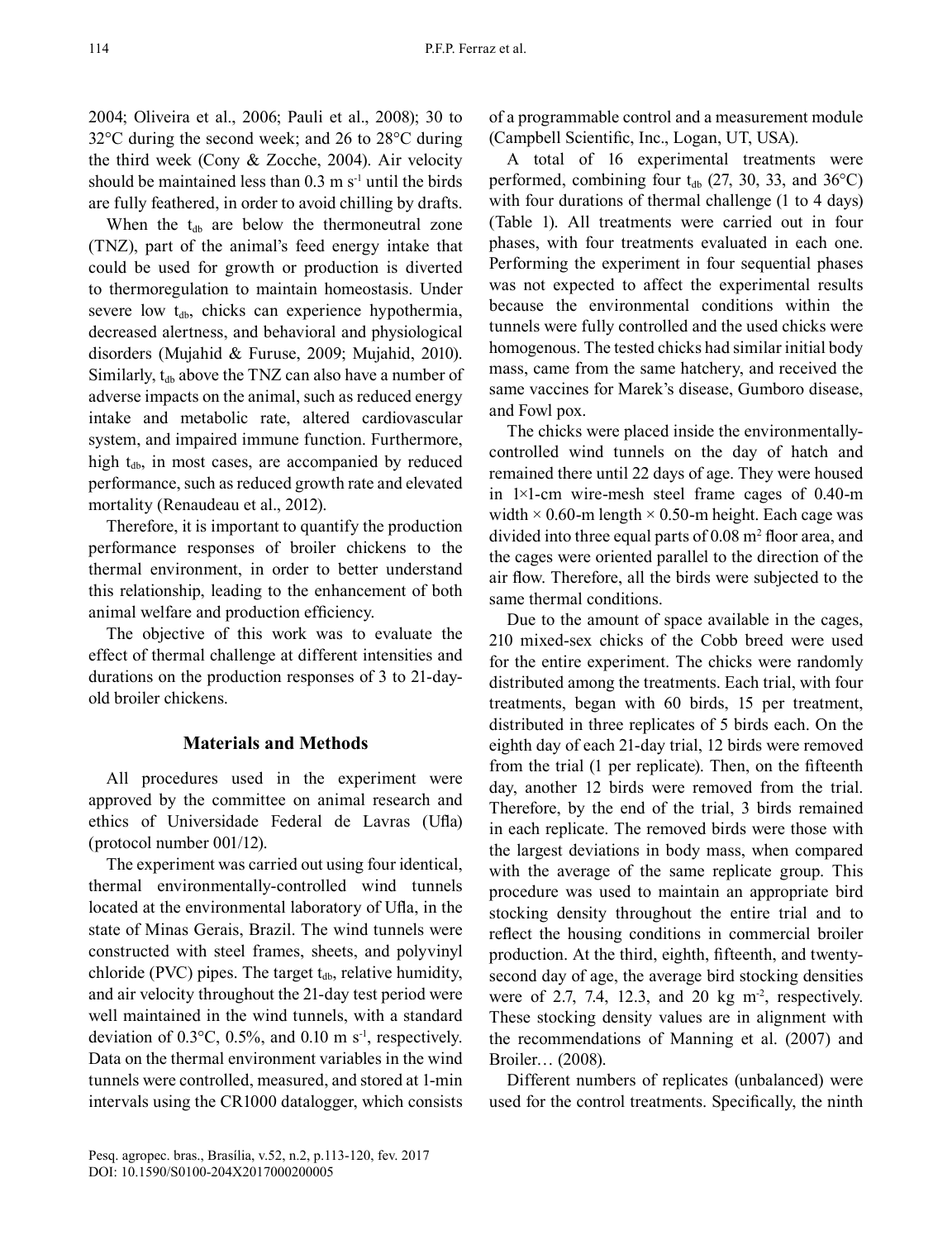and eleventh treatments had one five-bird replicate with five birds per treatment, whereas the tenth and twelfth treatments each had two five-bird replicates (Table 1). This is the reason why the total number of birds for all the treatments was 210 instead of the expected 240.

Water and commercial feed, with the same formulation, were provided to the birds ad libitum throughout the experimental period.

The chicks were placed in the wind tunnels on the first day of life, upon arrival from the hatchery, with  $t_{db}$ maintained at 33°C (Menegali et al., 2013). Each group of 15 birds housed in the same tunnel was subjected to one of the 16 treatments from the second day of life onwards. Once the thermal challenge was over, air temperature was returned to the thermoneutral level recommended for the first week of life, i.e., 33°C. During the second and third weeks of life, the birds were subjected to thermoneutral temperatures of 30 and 27°C, respectively (Menegali et al., 2013). Relative humidity in the wind tunnels was set at 60% during the entire experimental period (Lin et al., 2005), whereas bird-level air velocity was kept at  $0.2 \text{ m s}^{-1}$ , which was considered comfortable for the age range of the studied birds (Nascimento et al., 2013).

The production performance of the chicks was assessed daily using the following parameters: body mass (BM), feed intake (FI), water intake (WI), body weight gain (BWG), and feed conversion (FC). Data on BM, FI, WI, BWG, and FC were collected daily from all animals in each treatment. Each replicate had 5, 4, and 3 birds at 1, 2, and 3 weeks of age, respectively.

The experimental design was completely randomized and unbalanced, with two replicates for the thermoneutral temperature of 33°C and three replicates for the remaining treatments (Table 1). The model considered in the analysis was the following one:

 $y_{ijkl} = \mu + \tau_i + \delta_j + \tau \delta_{ij} + \varepsilon_{ijk} + \gamma_l + \tau \gamma_{il} + \delta \gamma_{il} + \tau \delta \gamma_{il} + \varepsilon_{ijkl}$ 

in which  $y_{ijkl}$  is the value found at age 1 of replicate k subjected to  $t_{db}$  i for j days of thermal challenge;  $\mu$  is a constant inherent to each observation;  $\tau_i$  is the  $t_{db}$  i effect, with  $i = 1, 2, 3, 4$ ;  $\delta_i$  is the effect of duration j, with j = 1, 2, 3, 4;  $\tau \delta_{ij}$  is the interaction between  $t_{db}$ and duration;  $\varepsilon_{ijk}$  is the random error associated with each bird;  $\gamma_1$  is the effect of age l, with  $l = 1, 2, ...,$ 20;  $\tau y_{il}$  is the interaction between t<sub>db</sub> and age;  $\delta y_{il}$  is the interaction between duration and age;  $\tau \delta \gamma_{\rm{ii}}$  is the interaction between  $t_{db}$ , duration, and age; and  $\varepsilon_{ijkl}$  is the random error associated with the subplot.

Regression models were fitted when the effects were found to be statistically significant because the studied factors were quantitative. These fitted or empirical models were used to estimate the BM, FI, and WI of the birds during the first three weeks of life under different intensities and durations of thermal challenge.

**Table 1.** The experimental treatments in environmentally-controlled wind tunnels, combining four dry-bulb temperatures and four durations of thermal challenge $(1)$ .

| Treatment              | Dry-bulb temperature $(^{\circ}C)$ |            |              | Relative humidity | Days in thermal challenge                      |  |
|------------------------|------------------------------------|------------|--------------|-------------------|------------------------------------------------|--|
|                        | $1st$ week <sup>(2)</sup>          | $2nd$ week | $3rd$ week   | $(\%)$            |                                                |  |
|                        | $27 \pm 0.2$                       | $30\pm0.3$ | $27 \pm 0.2$ | $60\pm0.3$        | $2nd$ day of life                              |  |
| $\overline{c}$         | $27 \pm 0.3$                       | $30\pm0.2$ | $27\pm0.2$   | $60\pm0.3$        | $2nd$ and $3rd$ days of life                   |  |
| 3                      | $27\pm0.2$                         | $30\pm0.2$ | $27\pm0.2$   | $60 \pm 0.6$      | $2nd$ , $3rd$ , and $4th$ days of life         |  |
| 4                      | $27 \pm 0.2$                       | $30\pm0.3$ | $27 \pm 0.2$ | $60 \pm 0.3$      | $2nd$ , $3rd$ , $4th$ , and $5th$ days of life |  |
| 5                      | $30\pm0.3$                         | $30\pm0.2$ | $27\pm0.2$   | $60\pm0.4$        | $2nd$ day of life                              |  |
| 6                      | $30\pm0.3$                         | $30\pm0.2$ | $27\pm0.2$   | $60 \pm 1.0$      | $2nd$ and $3rd$ days of life                   |  |
| 7                      | $30\pm0.3$                         | $30\pm0.2$ | $27 \pm 0.2$ | $60 \pm 0.7$      | $2nd$ , $3rd$ , and $4th$ days of life         |  |
| 8                      | $30\pm0.2$                         | $30\pm0.2$ | $27\pm0.2$   | $60\pm0.3$        | $2nd$ , $3rd$ , $4th$ , and $5th$ days of life |  |
| $9,10,11,12$ (control) | $33\pm0.2$                         | $30\pm0.3$ | $27 \pm 0.2$ | $60 \pm 0.5$      | No day on week 1                               |  |
| 13                     | $36\pm0.6$                         | $30\pm0.3$ | $27 \pm 0.6$ | $60\pm0.3$        | $2nd$ day of life                              |  |
| 14                     | $36\pm0.5$                         | $30\pm0.2$ | $27\pm0.5$   | $60 \pm 1.0$      | $2nd$ and $3rd$ days of life                   |  |
| 15                     | $36\pm0.6$                         | $30\pm0.3$ | $27 \pm 0.6$ | $60 \pm 0.5$      | $2nd$ , $3rd$ , and $4th$ days of life         |  |
| 16                     | $36 \pm 0.5$                       | $30\pm0.2$ | $27 \pm 0.6$ | $60 \pm 0.4$      | $2nd$ , $3rd$ , $4th$ , and $5th$ days of life |  |
| Chicks/Treatment       | 15                                 | 12         | 8            |                   |                                                |  |

(1)Air velocity at the animal-occupied zone was  $0.2\pm0.1$  m s<sup>-1</sup>. <sup>(2)</sup>Air temperature for the remainder of the first week, after the thermal challenge, was maintained at the thermoneutral level of 33°C.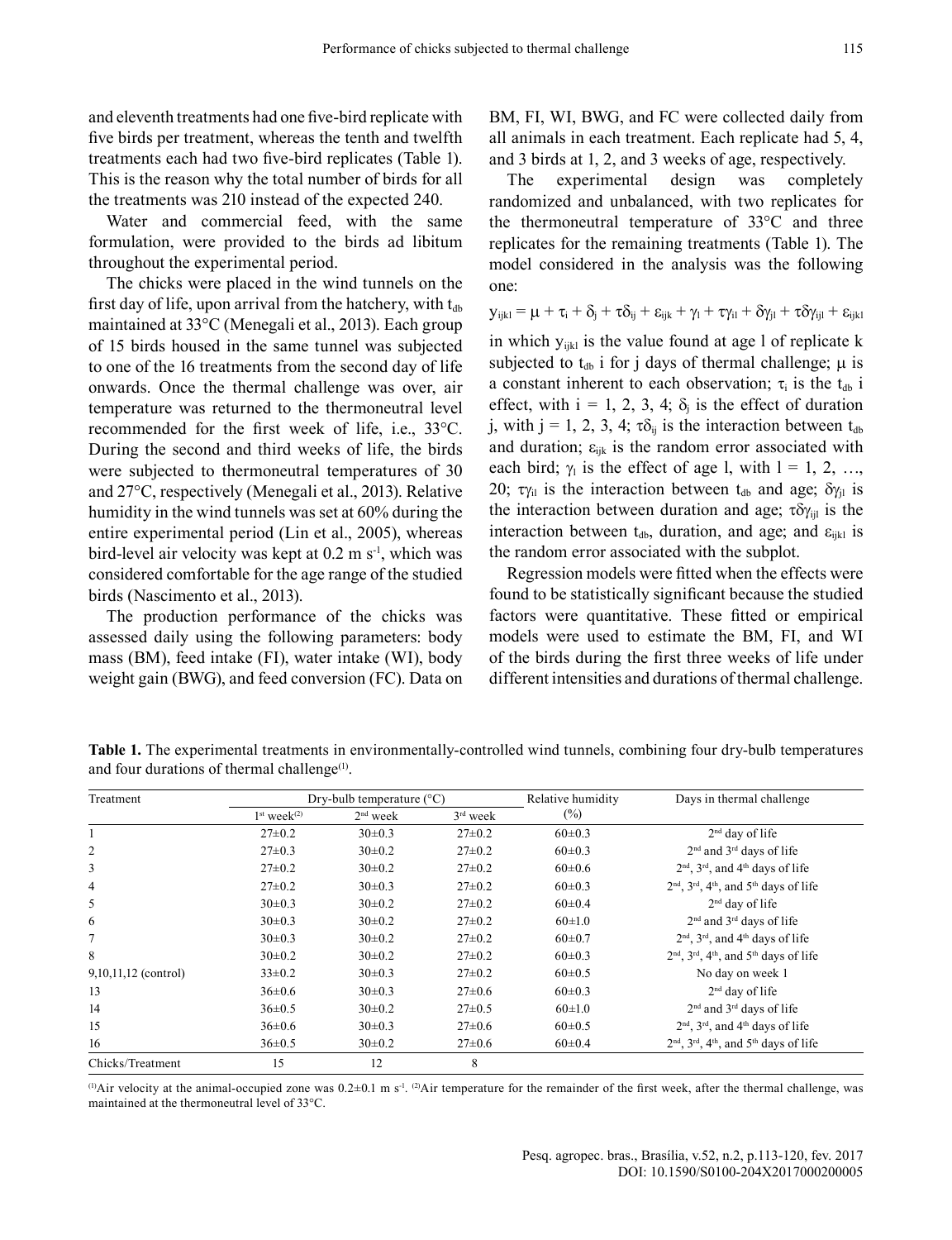The models were selected considering performance and biological explanation. Therefore, BM, FI, and WI may be estimated based on: the  $t_{db}$  to which the animals were subjected, which ranged from 27 to 36°C; the duration of the thermal challenge from the second day of life onwards, which was of 1, 2, 3, or 4 days; and the age of the birds, from 3 to 21 days of life. It should be noted that data from the first and second day of life were excluded in the regression analysis because these days were considered as the acclimation period.

The accumulative means of bird productive responses were used to evaluate the treatment effect on BM, FI, WI, BWG, and FC. Data were subjected to the analysis of variance, and means were compared by Tukey's test, at 5% probability.

Statistical analyses were performed using the Proc REG and Proc Mixed procedures of the SAS software, version 9.3 (SAS Institute Inc., Cary, NC, USA).

# **Results and Discussion**

BM, FI, and WI showed a two-way interaction between  $t_{db}$  and age (p<0.01). Multivariable regression models were fitted to relate the production performance responses to these two factors. BWG showed a threeway interaction between  $t_{db}$ , duration, and age (p<0.01), and the multivariable regression models were fitted accordingly. However, in this last case, the resultant models were not statistically significant  $(p>0.05)$  and, therefore, were not used to estimate the variable.

The regression models fitted for the BM, FI, and WI equations below, respectively, were the most adequate in delineating functional relationships  $(p<0.01)$ . These models are valid for birds from 3 to 21 days of age and subjected to  $t_{db}$  from 27 to 36°C. The standard errors (between brackets) of the estimated parameters of the model indicate the degree of uncertainty in the estimation:

 $BM = 5.0748 (0.3305) \times t_{db} + 25.0786 (0.2132) \times Age$ 220.1379 (10.7145);

 $FI = 0.68984 (0.0883) \times t_{db} + 5.03152 (0.0570) \times Age$ 23.11542 (2.8643);

 $WI = 1.09 \times t_{db} (0.1730) + 10.2354 \times Age (0.1116) -$ 24.7531 (5.6102).

The correlation coefficients  $(R<sup>2</sup>)$  of the regression models were 0.934, 0.933, and 0.935 for BM, FI, and WI, respectively. This means that only 6.6% of the

variability in BM, 6.7% in FI, and 6.5% in WI was not explained by the fitted models. These relatively small deviations between the observed and estimated values could have resulted from random errors that were not necessarily attributable to the model factors (Kelkinnama & Taheri, 2012).

Araujo et al. (2011) developed response surface models to estimate BWG and FI as a function of  $t_{db}$ , metabolizable energy of feed, and age of animals at slaughter, yielding  $R^2$  values of 0.88 and 0.87, respectively. In the present study, the models obtained showed reasonable accuracy for predicting BM, FI, and WI of chicks from 3 to 21 days of life subjected to the thermal condition treatments, when compared with models of similar nature reported in the literature.

A graph of model-predicted values versus observed values allows visualizing the model's bias. Such a graph should appear as a straight line in the case of an unbiased model (Faria Filho et al., 2008). This shows that the adjusted models provided good approximation of the actual values for BM, FI, and WI (Figure 1).

The response surface graphs to predict BM, FI, and WI are merely regression models as a function of two explanatory variables or factors; in this case, of  $t_{db}$  and bird age. The response surfaces provided a more vivid depiction of BM, FI, and WI as affected by age and  $t_{db}$ (Figure 2).

The results obtained by Tukey's test revealed that BM, FI, WI, BWG, and FC were not significantly affected by the duration of the thermal challenge. The corresponding p-values were 0.2638 for BM, 0.8366 for FI, 0.8920 for WI, 0.2905 for BWG, and 0.6344 for FC (Table 2).

At 21 days of age, the chicks subjected to low  $t_{db}$ , especially of 27 $\degree$ C, showed a significantly lower BWG than those subjected to the other  $t_{db}$  (p<0.05) (Figure 2 A and Table 2). This result indicates that 27°C is unconducive for chicks in the first week of life, confirming the findings of Carvalho et al. (2011). These authors reported that thermal challenge affects animal productivity since heat exchange with the environment alters BWG and, consequently, nutrient metabolism.

The lowest BM was also observed for chicks subjected to  $27^{\circ}$ C (p<0.05) (Figure 2 A and Table 2). Moura et al. (2008) pointed out that low  $t_{db}$  in the first days of life may impair both bird development and health. This can be explained by the fact that chicks have a large body surface area to volume ratio, making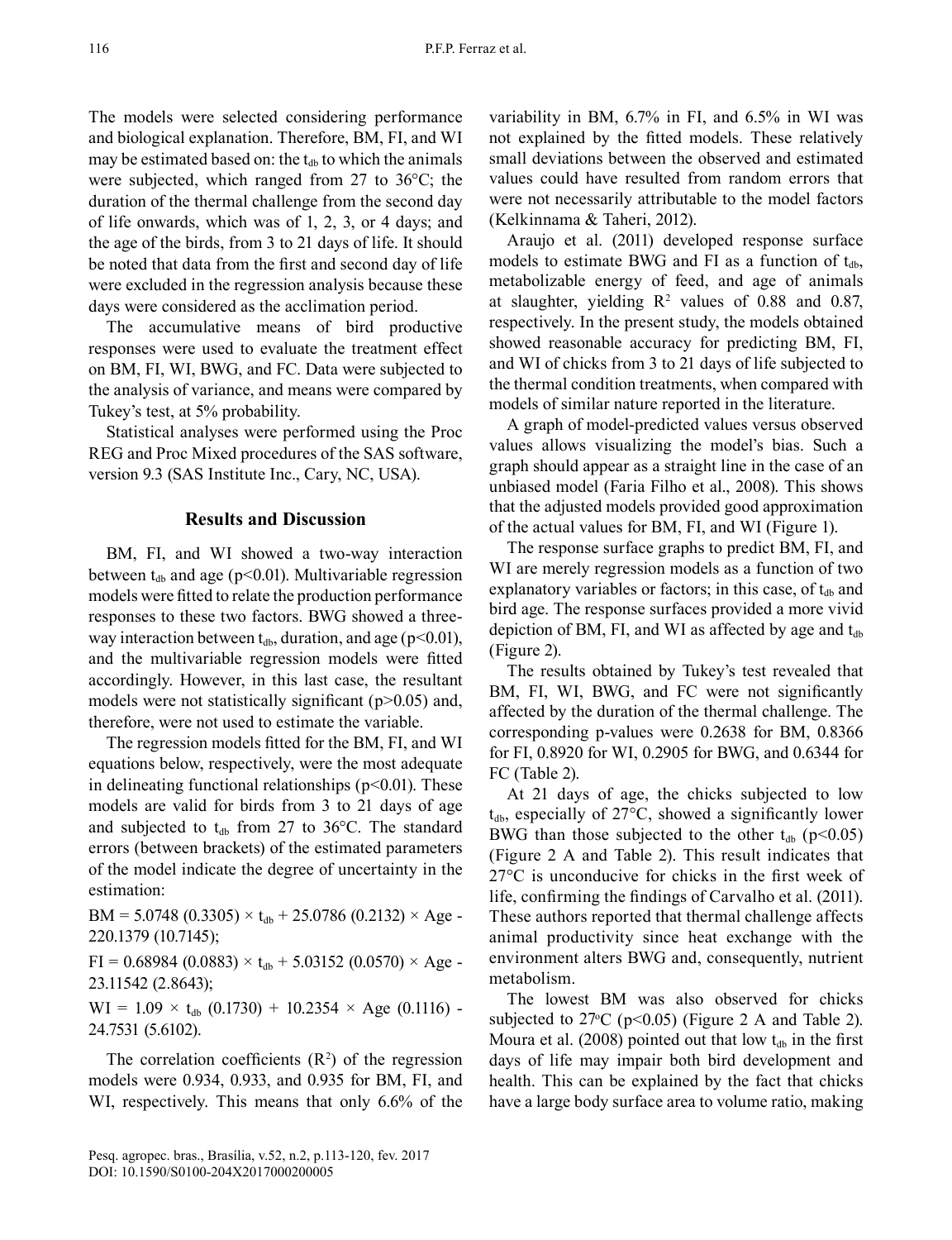



**Figure 1.** Functional relationship between the predicted and observed values of: A, body mass (BM); B, feed intake (FI); and C, water intake (WI) of broiler chickens under the experimental conditions: dry-bulb temperature from 27 to  $36^{\circ}$ C, bird age from 3 to 21 days, and thermal challenge duration of 1 to 4 days.

**Figure 2.** Response surfaces of: A, body mass (BM); B, feed intake (FI); and C, water intake (WI) of broiler chickens as a function of dry-bulb temperature  $(t_{db})$  and bird age.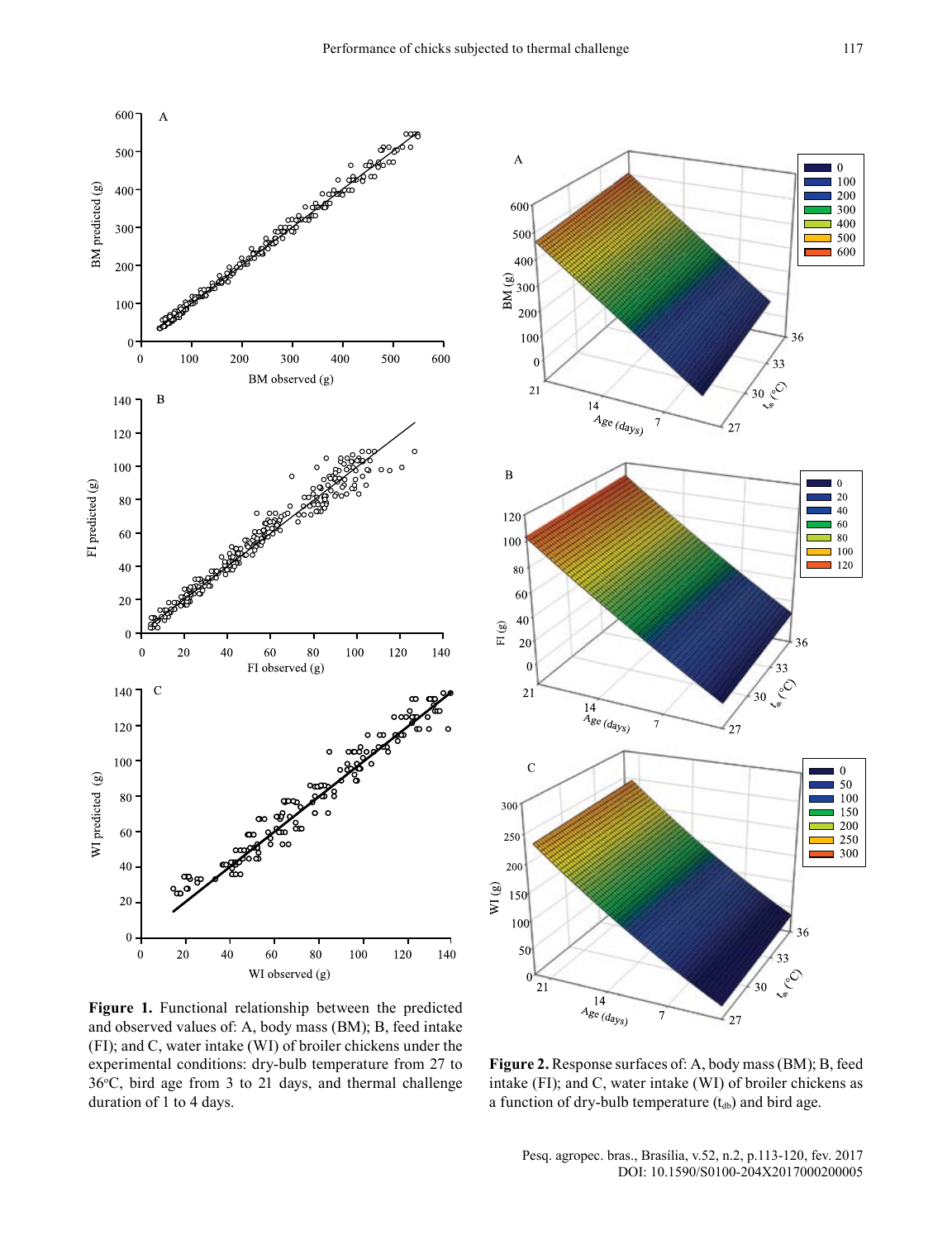them less effective in conserving body heat. Indeed, the thermoregulatory system of chicks is not fully developed in the first week of life, indicating the need for higher environmental temperatures for young birds to maintain normal core temperature (Cordeiro et al., 2010; Nazareno et al., 2015). Therefore, air temperatures below the thermal requirements will inevitably cause financial losses because a higher portion of the feed energy is diverted to thermoregulation or the survival of the animal as opposed to production (Schiassi et al., 2015).

The largest BM was obtained for chicks subjected to  $33^{\circ}\text{C}$  – the recommended comfortable  $t_{db}$  for this age (Cony & Zocche, 2004) – and to 36 °C (p<0.05). Therefore, the results show that 36°C does not pose heat stress to the chicks as their performance was very similar to that of the those subjected to 33°C  $(p=0.8711)$ .

The chicks subjected to low  $t_{db}$  had a lower FI than the ones under the comfortable  $t_{db}$ , of 33 and 36 $\degree$ C (Figure 2 B and Table 2), which, in turn, led to a lower BWG. According to Mujahid & Furuse (2009), cold stress adversely affects the FI of chicks because of its impact on the digestive system and body development. In a commercial broiler facility where lower  $t_{db}$  may exist in parts of the house, BWG differences will cause increased nonuniformity of the flock and, consequently, financial losses (Khan et al., 2011, 2012).

WI increased with increasing  $t_{db}$  during the 21 days of life of the chicks ( $p<0.05$ ) (Figure 2 C and Table 2). Nielsen (2012) stated that heat dissipation has an important effect on bird WI and growth. Under warm/ hot environments, the WI by birds is greater because it is essential to the cooling mechanisms (increased latent

**Table 2.** Cumulative body mass (BM), feed intake (FI), water intake (WI), body weight gain (BWG), and feed conversion (FC) of 21-day-old broiler chickens under each evaluated dry-bulb temperature  $(t_{db})^{(1)}$ .

| $t_{db}$      | BM     | FI        | WI        | <b>BWG</b> | FC    |
|---------------|--------|-----------|-----------|------------|-------|
| $(^{\circ}C)$ | (g)    | (g)       | (g)       | (g)        |       |
| 27            | 455.0c | 1,061.7b  | 2,430.5b  | 417.4b     | 2.550 |
| 30            | 507.0b | 1,135.4ab | 2,606.9ab | 462.5a     | 2.467 |
| 33            | 553.0a | 1,186.0a  | 2,595.6ab | 506.2a     | 2.325 |
| 36            | 539.0a | 1,184.9a  | 2,660.7a  | 492.3a     | 2.408 |
| Average       | 507.3  | 1,134.5   | 2,568.7   | 463.8      | 2.459 |
| CV(%)         | 0.01   | 0.09      | 7.91      | 0.22       | 0.25  |

(1)Means followed by equal letters, in the columns, do not differ significantly by Tukey's test, at 5% probability. CV, coefficient of variation.

Pesq. agropec. bras., Brasília, v.52, n.2, p.113-120, fev. 2017 [DOI: 10.1590/S0100-204X2017000200005](http://dx.doi.org/10.1590/S0100-204X2017000200005) 

heat loss) involved in thermoregulation (Cordeiro et al., 2010).

Although better results for BM, FI, WI, and BWG were found at  $t_{db}$  of 33 and 36°C, no significant differences were observed for FC among the  $t_{db}$  evaluated (p=0.1794) (Table 2). Overall, the performance of chicks at 33 and 36°C was better than that under 30 and 27°C during the first week of life. This shows that the development of birds subjected to cold challenge in the first few days of life may be delayed and may not be recovered adequately, as reported by Cordeiro et al. (2010). According to Abreu et al. (2012), young birds have a higher resistance to heat and a greater susceptibility to cold stress. This result was supported by those of the present study, in which birds initially subjected to  $36^{\circ}$ C performed better than those at the cooler t<sub>db</sub> of 27 or 30ºC.

Although the scale of the current study is far from that of commercial farms, the obtained results can still be used as reference values for decision-making regarding the proper environmental conditions to give chicks a good start in the brooding period. It should be highlighted that a relative short exposure of thermal stress may be as detrimental to the birds as a long one.

#### **Conclusions**

1. The exposure of broiler chickens to cold thermal challenge early in life shows a carry-over effect on body mass, feed intake, water intake, and body weight gain until 21 days of age.

2. The production performance of broiler chickens subjected to a draft-free environment at 33 and 36ºC dry-bulb temperatures, under 60% relative humidity, is similar.

3. The empirical models perform well in estimating body mass, feed intake, and water intake of broiler chickens as a function of dry-bulb temperature and bird age.

# **Acknowledgments**

To Conselho Nacional de Desenvolvimento Científico e Tecnológico (CNPq), to Fundação de Amparo à Pesquisa do Estado de Minas Gerais (Fapemig), and to Coordenação de Aperfeiçoamento de Pessoal de Nível Superior (Capes), for financial support.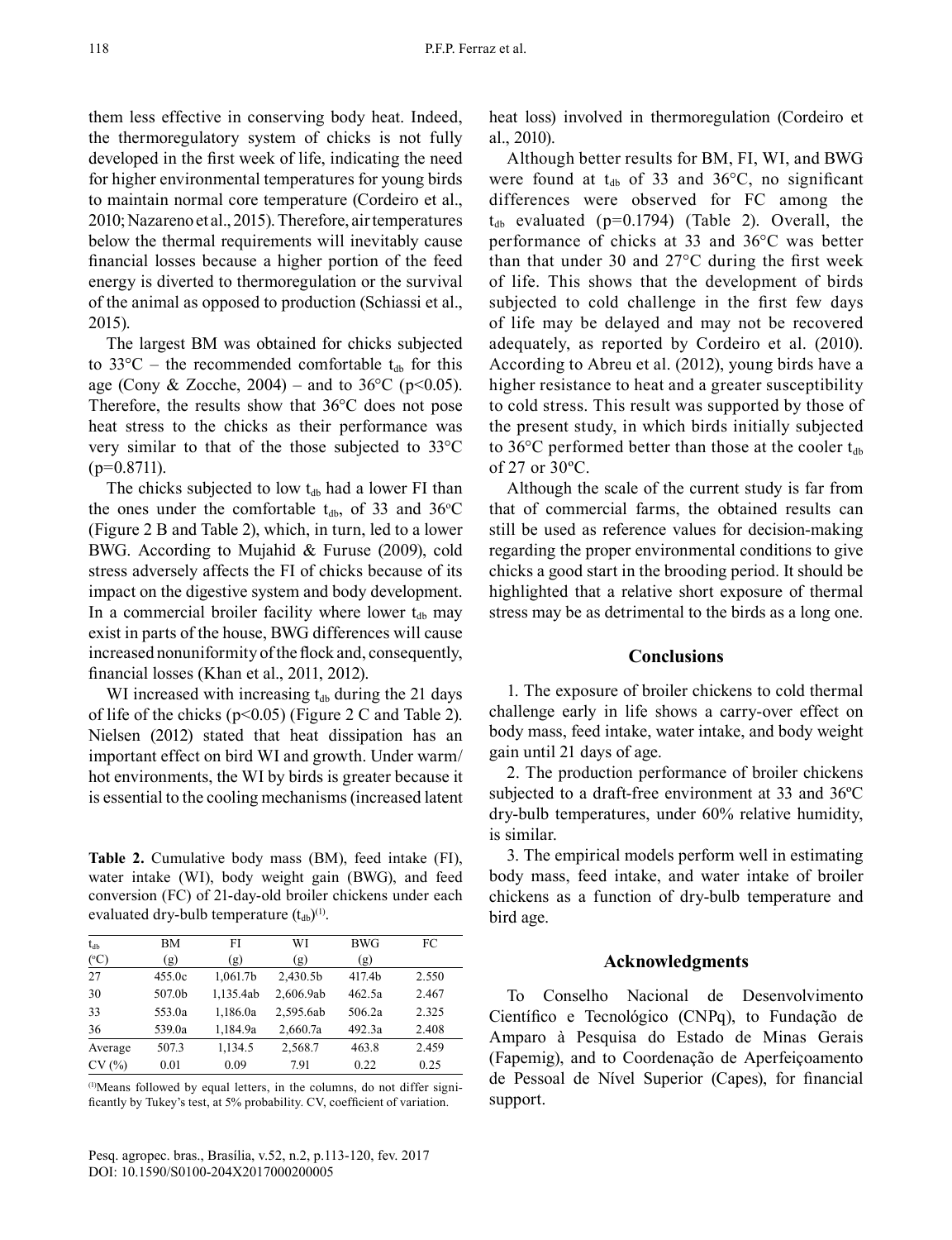### **References**

ABREU, P.G. de; ABREU, V.M.N.; COLDEBELLA, A.; HASSEMER, M.J.; TOMAZELLI, I.L. Medidas morfológicas em função do peso e da idade da ave, por meio de imagens. **Revista Brasileira de Engenharia Agrícola e Ambiental**, v.16, p.795- 801, 2012. [DOI: 10.1590/S1415-43662012000700014.](http://dx.doi.org/10.1590/S1415-43662012000700014)

ARAUJO, R.B.; FARIA FILHO, D.E. de; FARIA FILHO, D.E. de; LIMA, C.G. de; TREVISAN, R.B.; SOUZA, K.M.R. de; SAKAMOTO, M.I.; SOUZA, V.N. de. Modelos de superfície de resposta para predição do desempenho de frangos e elaboração de análise econômica. **Revista Brasileira de Saúde e Produção Animal**, v.12, p.770-783, 2011.

AVISITE: estatísticas e preços: produção de carne de frango em mil ton. 2016. Available at: <http://www.avisite.com.br/economia/ index.php?acao=carnefrango>. Accessed on: Aug. 8 2016.

BROILER management guide*.* Siloam Springs: Cobb-Vantress, 2008. 70p.

CARVALHO, F.B.; SARTORI, J.R.; STRINGHINI, J.H.; FASCINA, V.B.; PEREIRA, L.A.; PELÍCIA, V.C. Efeito da temperatura ambiente e da idade do frango sobre o valor energético do farelo de soja. **Arquivo Brasileiro de Medicina Veterinária e Zootecnia**, v.63, p.1437-1445, 2011. [DOI: 10.1590/](http://dx.doi.org/10.1590/S0102-09352011000600022) [S0102-09352011000600022.](http://dx.doi.org/10.1590/S0102-09352011000600022)

CHOWDHURY, V.S.; TOMONAGA, S.; NISHIMURA, S.; TABATA, S.; FURUSE, M. Physiological and behavioral responses of young chicks to high ambient temperature. The **Journal of Poultry Science**, v.49, p.212-218, 2012. [DOI: 10.2141/](http://dx.doi.org/10.2141/jpsa.011071) [jpsa.011071.](http://dx.doi.org/10.2141/jpsa.011071)

CONY, A.V.; ZOCCHE, A.T. Equipamentos para fornecimento de ração e água. In: MENDES, A.A.; NÄÄS, I. de A.; MACARI, M. (Ed.). **Produção de frangos de corte**. Campinas: Fundação Apinco de Ciência e Tecnologia Avícolas, 2004. p.97-106.

CORDEIRO, M.B.; TINÔCO, I. de F.F.; SILVA, J.N. da; VIGODERIS, R.B.; PINTO, F. de A. de C.; CECON, P.R. Thermal comfort and performance of chicks submitted to different heating systems during winter. **Revista Brasileira de Zootecnia**, v.39, p.217-224, 2010. [DOI: 10.1590/S1516-35982010000100029.](http://dx.doi.org/10.1590/S1516-35982010000100029)

FARIA FILHO, D.E.; ROSA, P.S.; TORRES, K.A.A.; MACARI, M.; FURLAN, R.L. Response surface models to predict broiler performance and applications for economic analysis. **Revista Brasileira de Ciência Avícola**, v.10, p.131-138, 2008. [DOI:](http://dx.doi.org/10.1590/S1516-635X2008000200009) [10.1590/S1516-635X2008000200009.](http://dx.doi.org/10.1590/S1516-635X2008000200009)

KELKINNAMA, M.; TAHERI, S.M. Fuzzy least-absolutes regression using shape preserving operations. **Information Sciences**, v.214, p.105-120, 2012. [DOI: 10.1016/j.ins.2012.04.017.](http://dx.doi.org/10.1016/j.ins.2012.04.017)

KHAN, R.U.; NAZ, S.; NIKOUSEFAT, Z.; SELVAGGI, M.; LAUDADIO, V.; TUFARELLI, V. Effect of ascorbic acid in heatstressed poultry. **World's Poultry Science Journal**, v.68, p.477- 489, 2012. [DOI: 10.1017/S004393391200058X.](http://dx.doi.org/10.1017/S004393391200058X)

KHAN, R.U.; NAZ, S.; NIKOUSEFAT, Z.; TUFARELLI, V.; JAVDANI, M.; RANA, N.; LAUDADIO, V. Effect of vitamin E in heat-stressed poultry. **World's Poultry Science Journal**, v.67, p.469-478, 2011. [DOI: 10.1017/S0043933911000511.](http://dx.doi.org/10.1017/S0043933911000511)

LEE, I.-B.; SASE, S.; HAN, H.-T.; HONG, H.-K.; SUNG, S.- H.; HWANG, H.-S.; HONG, S.-W.; SEO, I.-H.; KWON, S.-H. Ventilation design for a chick incubator using computational fluid dynamics. **Japan Agricultural Research Quarterly**, v.43, p.227- 237, 2009. [DOI: 10.6090/jarq.43.227.](http://dx.doi.org/10.6090/jarq.43.227)

LIN, H.; ZHANG, H.F.; JIAO, H.C.; ZHAO, T.; SUI, S.J.; GU, X.H.; ZHANG, Z.Y.; BUYSE, J.; DECUYPERE, E. Thermoregulation responses of broiler chickens to humidity at different ambient temperatures. I. One week of age. **Poultry Science**, v.84, p.1166- 1172, 2005. [DOI: 10.1093/ps/84.8.1166.](http://dx.doi.org/10.1093/ps/84.8.1166)

MANNING, L.; CHADD, S.A.; BAINES, R.N. Key health and welfare indicators for broiler production. **World's Poultry Science Journal**, v.63, p.46-62, 2007. [DOI: 10.1017/s0043933907001262.](http://dx.doi.org/10.1017/s0043933907001262)

MENEGALI, I.; TINOCO, I.F.F.; CARVALHO, C. da C.S.; SOUZA, C. de F.; MARTINS, J.H. Comportamento de variáveis climáticas em sistemas de ventilação mínima para produção de pintos de corte. **Revista Brasileira de Engenharia Agrícola e Ambiental**, v.17, p.106-113, 2013. [DOI: 10.1590/S1415-](http://dx.doi.org/10.1590/S1415-43662013000100015) [43662013000100015.](http://dx.doi.org/10.1590/S1415-43662013000100015)

MOSTAFA, E.; LEE, I.-B.; SONG, S.-H.; KWON, K.-S.; SEO, I.-H.; HONG, S.-W.; HWANG, H.-S.; BITOG, J.P.; HAN, H.-T. Computational fluid dynamics simulation of air temperature distribution inside broiler building fitted with duct ventilation system. **Biosystems Engineering**, v.12, p.293-303, 2012. [DOI:](http://dx.doi.org/10.1016/j.biosystemseng.2012.05.001)  [10.1016/j.biosystemseng.2012.05.001.](http://dx.doi.org/10.1016/j.biosystemseng.2012.05.001)

MOURA, D.J. de; NÄÄS, I. de A.; ALVES, E.C. de S.; CARVALHO, T.M.R. de; VALE, M.M. do; LIMA, K.A.O. de. Noise analysis to evaluate chick thermal comfort. **Scientia Agricola**, v.65, p.438- 443, 2008. [DOI: 10.1590/S0103-90162008000400018.](http://dx.doi.org/10.1590/S0103-90162008000400018)

MUJAHID, A. Acute cold-induced thermogenesis in neonatal chicks (*Gallus gallus*). **Comparative Biochemistry and Physiology Part A**: Molecular and Integrative Physiology, v.156, p.34-41, 2010. [DOI: 10.1016/j.cbpa.2009.12.004.](http://dx.doi.org/10.1016/j.cbpa.2009.12.00)

MUJAHID, A.; FURUSE, M. Behavioral responses of neonatal chicks exposed to low environmental temperature. **Poultry Science**, v.88, p.917-922, 2009. [DOI: 10.3382/ps.2008-00472.](http://dx.doi.org/10.3382/ps.2008-00472)

NASCIMENTO, S.T.; SILVA, I.J.O. da; MAIA, A.S.C.; CASTRO, A.C. de; VIEIRA, F.M.C. Mean surface temperature prediction models for broiler chickens – a study of sensible heat flow. **International Journal of Biometeorology**, v.57, p.1-6, 2013. [DOI](http://dx.doi.org/10.1007/s00484-013-0702-7)  [10.1007/s00484-013-0702-7.](http://dx.doi.org/10.1007/s00484-013-0702-7)

NAZARENO, A.C.; SILVA, I.J.O. da; VIEIRA, F.M.C.; SANTOS, R.F.S. Temperature mapping of trucks transporting fertile eggs and day-old chicks: efficiency and/or acclimatization? **Revista Brasileira de Engenharia Agrícola e Ambiental**, v.19, p.134- 139, 2015. [DOI: 10.1590/1807-1929/agriambi.v19n2p134-139.](http://dx.doi.org/10.1590/1807-1929/agriambi.v19n2p134-139)

NIELSEN, B.L. Effects of ambient temperature and early openfield response on the behaviour, feed intake and growth of fastand slow-growing broiler strains. **Animal**, v.6, p.1460-1468, 2012. [DOI: 10.1017/S1751731112000353.](http://dx.doi.org/10.1017/S1751731112000353)

OLIVEIRA, R.F.M. de; DONZELE, J.L.; ABREU, M.L.T. de; FERREIRA, R.A.; VAZ, R.G.M.V.; CELLA, P.S. Efeitos da temperatura e da umidade relativa sobre o desempenho e o rendimento de cortes nobres de frangos de corte de 1 a 49 dias de